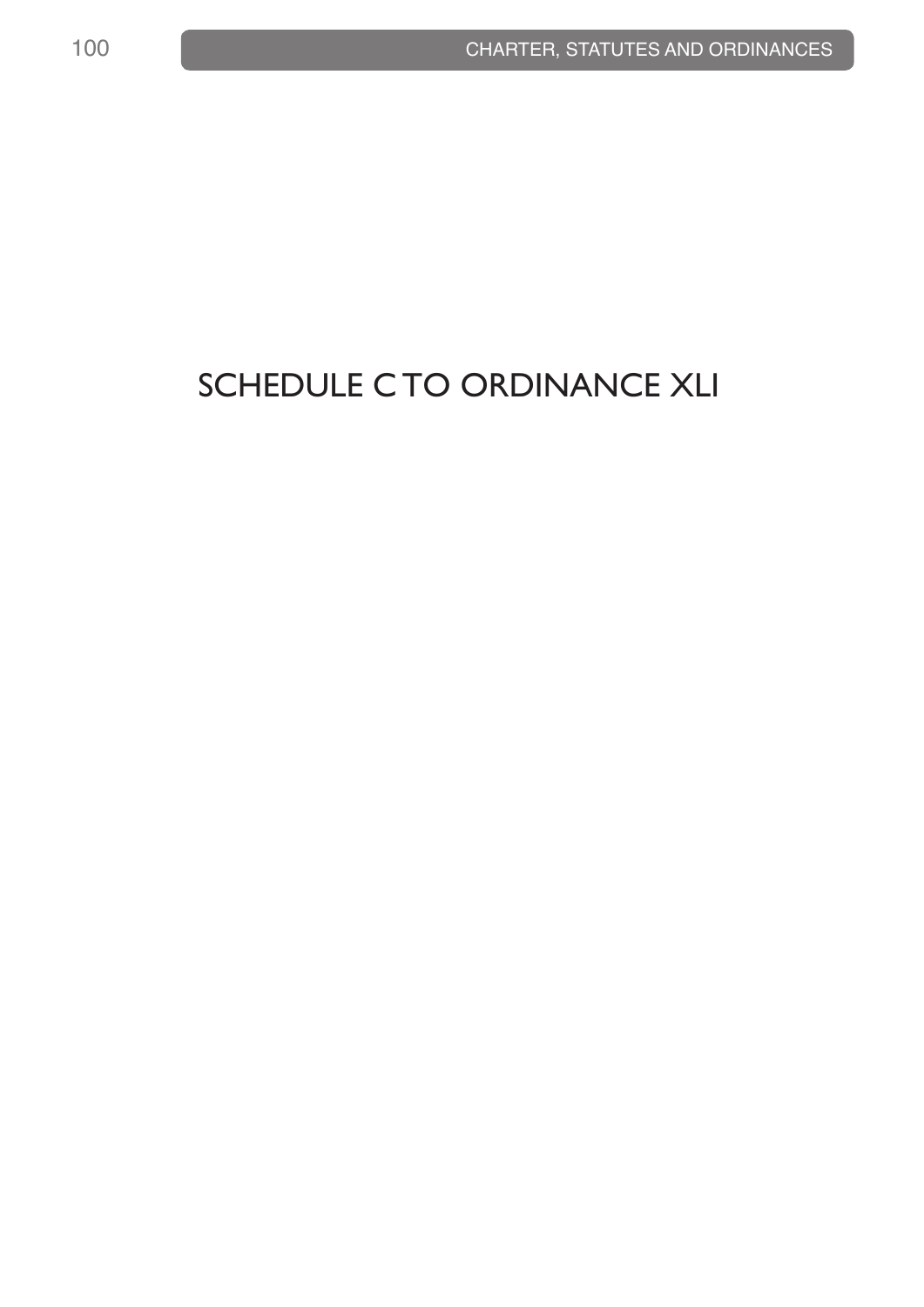| <b>COMMENTS</b>                                 |                                                                                                                        |                                                                                                                                |                                                                                                                                                                                                                                                                                                                                                                           |                                                                                                                                                                                                                                                                                                                                                                                                                                                              |                                                                                                                        |
|-------------------------------------------------|------------------------------------------------------------------------------------------------------------------------|--------------------------------------------------------------------------------------------------------------------------------|---------------------------------------------------------------------------------------------------------------------------------------------------------------------------------------------------------------------------------------------------------------------------------------------------------------------------------------------------------------------------|--------------------------------------------------------------------------------------------------------------------------------------------------------------------------------------------------------------------------------------------------------------------------------------------------------------------------------------------------------------------------------------------------------------------------------------------------------------|------------------------------------------------------------------------------------------------------------------------|
| <b>COMMITTEE PENALTY</b><br><b>DISCIPLINARY</b> | suspension of privilege for a period not<br>exceeding one semester<br>fine to £250<br>$\overline{1}$<br>$\overline{1}$ | suspension of privilege for a period not<br>exceeding one semester<br>fine to £250<br>$\mathbf{I}$<br>$\overline{\phantom{a}}$ | recommendation to the Council and Senate<br>suspension from any or all studies at the<br>report to the appropriate civic authorities<br>suspension from any or all academic or<br>for a student's expulsion<br>other privileges<br>fine to £500<br>University<br>$\overline{1}$<br>$\overline{1}$<br>$\overline{\phantom{a}}$<br>$\mathsf{I}$<br>$\overline{\phantom{a}}$ | suspension from any or all academic or other<br>recommendation to the Council and Senate<br>recommendation to the Council and Senate<br>for a suspension from any or all studies at<br>suspension from any or all studies at the<br>report to the appropriate civic authorities<br>for a student's expulsion<br>the University<br>fine to £500<br>University<br>privileges<br>$\mathbf{I}$<br>$\overline{1}$<br>$\mathbf{I}$<br>$\mathbf{I}$<br>$\mathbf{I}$ | suspension of privilege for a period not<br>exceeding one semester<br>fine to £250<br>$\overline{1}$<br>$\overline{1}$ |
| <b>SENIOR OFFICER</b><br>ENALIY<br><u>ո</u>     | - reprimand***<br>8<br>$-$ fine to $£1$                                                                                | $-$ fine to £100<br>- reprimand                                                                                                | - suspension of privilege for a<br>period not exceeding one<br>$-$ fine to £250<br>- reprimand<br>semester                                                                                                                                                                                                                                                                | - suspension of privilege for a<br>period not exceeding one<br>$-$ fine to £250<br>- reprimand<br>semester                                                                                                                                                                                                                                                                                                                                                   | $-$ fine to £100<br>- reprimand                                                                                        |
| <b>*NATURE</b>                                  | Minor**                                                                                                                | Minor                                                                                                                          | Major                                                                                                                                                                                                                                                                                                                                                                     | Major                                                                                                                                                                                                                                                                                                                                                                                                                                                        | Minor                                                                                                                  |
| <b>TYPES OF OFFENCE</b>                         | working of the University<br>interference with normal<br>Failure to comply with<br>rules or directions or              | Conduct by which is liable<br>to bring discredit to the<br>University, either on or<br>off campus.<br>$\mathbf{\sim}$          | Complaints from general<br>public<br>S                                                                                                                                                                                                                                                                                                                                    | causing wilful damage<br>Riotous conduct or<br>4                                                                                                                                                                                                                                                                                                                                                                                                             | Misuse of equipment<br>LO                                                                                              |

**Schedule C to Ordinance XLI I**

Schedule C to Ordinance XLII

**OFFENCE SCHEDULE**

OFFENCE SCHEDULE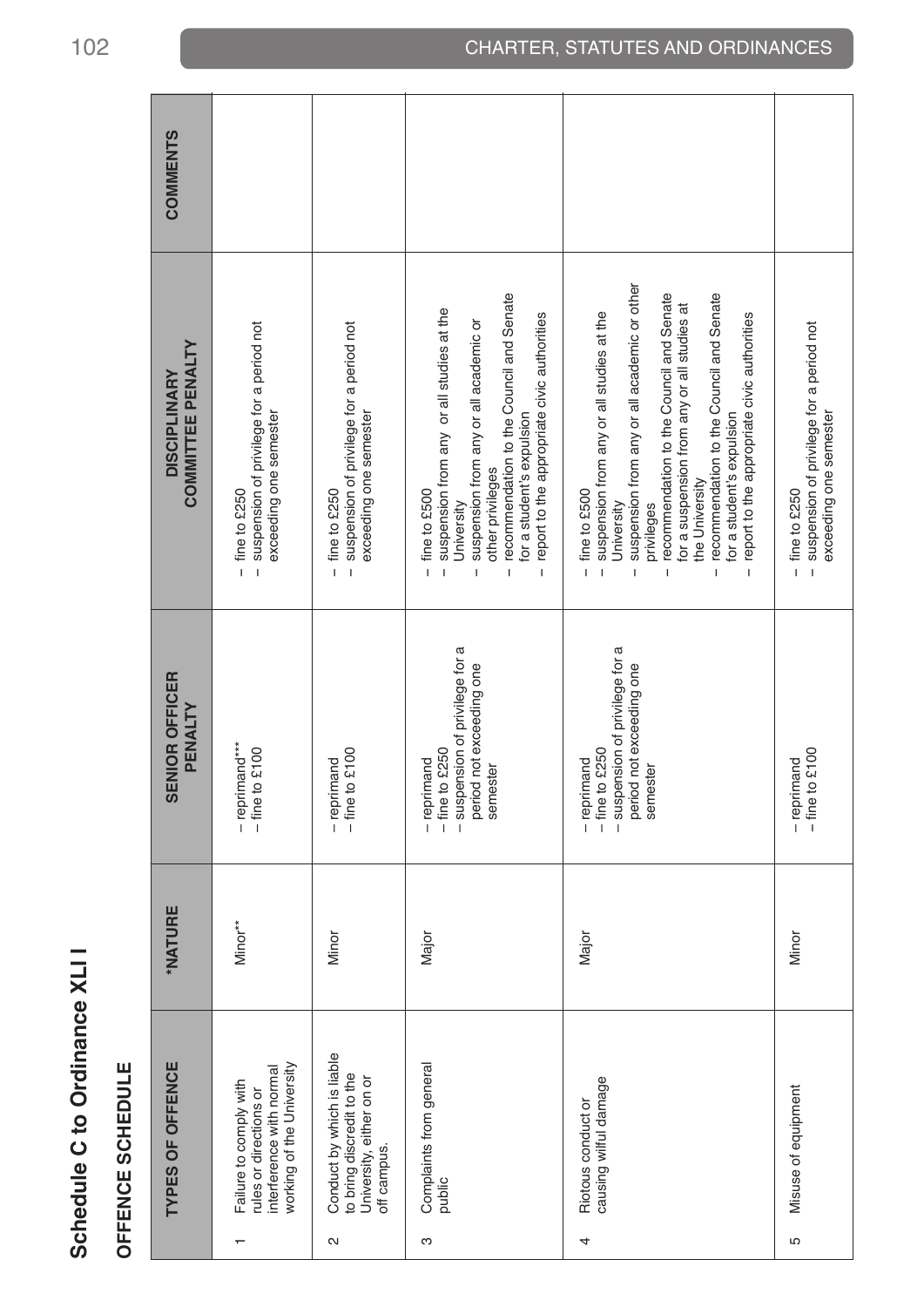## **TYPES OF OFFENCE \*NATURE SENIOR OFFICER DISCIPLINARY COMMENTS COMMENTS** - recommendation to the Council and Senate − recommendation to the Council and Senate - recommendation to the Council and Senate − recommendation to the Council and Senate - recommendation to the Council and Senate − recommendation to the Council and Senate semester − suspension from any or all academic or period not exceeding one − suspension from any or all academic or rewards. period not exceeding one − suspension from any or all academic or suspension from any or all academic or suspension from any or all academic or suspension from any or all academic or - suspension from any or all academic or attainments or financial period not exceeding one − suspension from any or all academic or identification. − fine to £100 − suspension of privilege for a period not - suspension of privilege for a period not - recommendation to the Council and<br>- recommendation to the Council and<br>Senate for a student's expulsion − recommendation to the Council and **COMMITTEE PENALTY PENALTY COMMITTEE PENALTY** - suspension from any or all studies - suspension from any or all studies - suspension from any or all studies - suspension from any or all studies (academic stream) − − suspension of privilege for a − suspension of privilege for a − suspension from any or all studies (academic stream). − suspension from any or all studies − fine to £250 − fine to £250 personation in regard to − fine to £250 − fine to £250 − suspension from any or all studies to academic activities,  $-$  fine to £250  $-$  fine to £250  $-$  suspension from any or all studies Senate for a student's expulsion all academic or other privileges semester all academic or other privileges **DISCIPLINARY** for a student's expulsion for a student's expulsion for a student's expulsion exceeding one semester exceeding one semester for a student's expulsion for a student's expulsion for a student's expulsion - work is disallowed with examinations − Fine to £250 − fine to £250 − work is disallowed at the University at the University − suspension of privilege for a at the University at the University at the University period not exceeding one at the University other privileges academic activities, and university − suspension of privilege for a at the University other privileges attainments or financial − suspension of privilege for a at the University other privileges other privileges records (academic stream) semester other privileges semester semester  $-$  fine to £500  $-$  fine to £250 10 Refusal to provide Minor − reprimand − fine to £250 fine to £500 Falsification of records Major − reprimand − fine to £500  $-$  fine to £500  $-$  fine to £500 Offences in connection αconnection − reprintance − reprintance − fine to £5000 connection − fine to £5000 connection − fine to £5000 connection − fine to £5000 connection − fine to £5000 connection − fine to £5000 connec False pretences, Major − reprimand − fine to £500 Theft, fraud etc in relation Major − reprimand − fine to £500  $\overline{1}$  $\overline{1}$ - suspension of privilege for a - suspension of privilege for a - suspension of privilege for a - suspension of privilege for a period not exceeding one period not exceeding one period not exceeding one period not exceeding one **SENIOR OFFICER** PENALTY - reprimand<br>- fine to £100  $-$  fine to £250  $-$  fine to £250  $-$  fine to  $£250$  $-$  fine to £250 - reprimand - reprimand - reprimand - reprimand semester semester semester semester **NATURE** Major Major Major Major Minor records (academic stream) Theft, fraud etc in relation **TYPES OF OFFENCE** personation in regard to attainments or financial Offences in connection attainments or financial Falsification of records to academic activities, academic activities, (academic stream) with examinations (academic stream) Refusal to provide<br>identification. False pretences, rewards. 6 $\infty$ ඉ  $\overline{C}$  $\triangleright$

**Schedule C to Ordinance XLI I**

Schedule C to Ordinance XLII

**OFFENCE SCHEDULE**

OFFENCE SCHEDULE